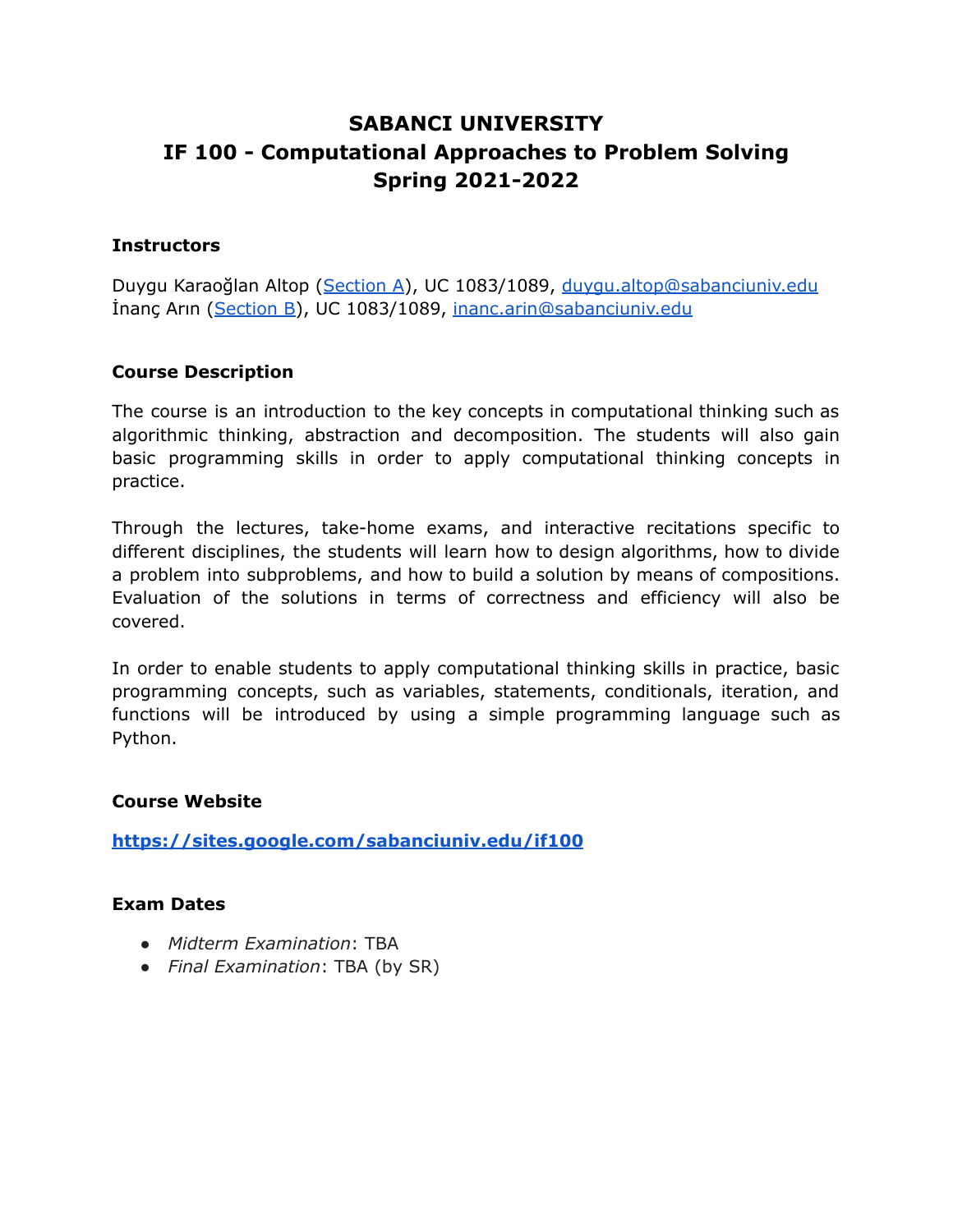# **Tentative Grading**

| <b>Recitation Grade</b>  | 15%             |
|--------------------------|-----------------|
| Take-home Exam (THE)     | <b>20%</b>      |
| Midterm Examination      | 30 <sub>%</sub> |
| <b>Final Examination</b> | 35%             |

*Please note that weighted average is not the only criterion in letter grading!*

- ❖ We will have physical midterm and final exams. Details regarding the examinations will be announced later. University regulations will be followed for special cases.
- ❖ At the end of the semester, course grades will be calculated using a curve grading system.
	- $\triangleright$  We have no intention of releasing the letter grade boundaries.
- ❖ There will be around 4-5 take-home exams (THEs) during the semester. All of the assigned take-home exams will be graded and taken into consideration in the overall grade. Each take-home exam will have equal weight in overall grading.
- ❖ Contribution of the take-home exams to the overall grade will be calculated according to the formula given below:

| take_home_arr | if ratio $\leq 2$ |                       |
|---------------|-------------------|-----------------------|
| take_home_arr | if ratio $\leq 2$ |                       |
| take_home_arr | $\leq 3 - ratio$  | if 2 < ratio $\leq 3$ |
| 0             | if ratio $\geq 3$ |                       |

 $ratio = submitted$  take home avr / weighted exam avr weighted exam avr =  $(0.30 \times m$  idterm grade + 0.35  $\times$  final grade) / 0.65 course\_numeric\_grade = recitation\_grade  $\times$  0.15 + take\_home\_grade  $\times$  0.20 + midterm grade  $\times$  0.30 + final exam grade  $\times$  0.35

❖ Recitation grade is based on both your attendance and participation. This grade will be decided by the group of assistants of your own recitation section. For that reason, *students must attend their own recitation sections on Zoom with their own Sabanci University (SU) accounts*.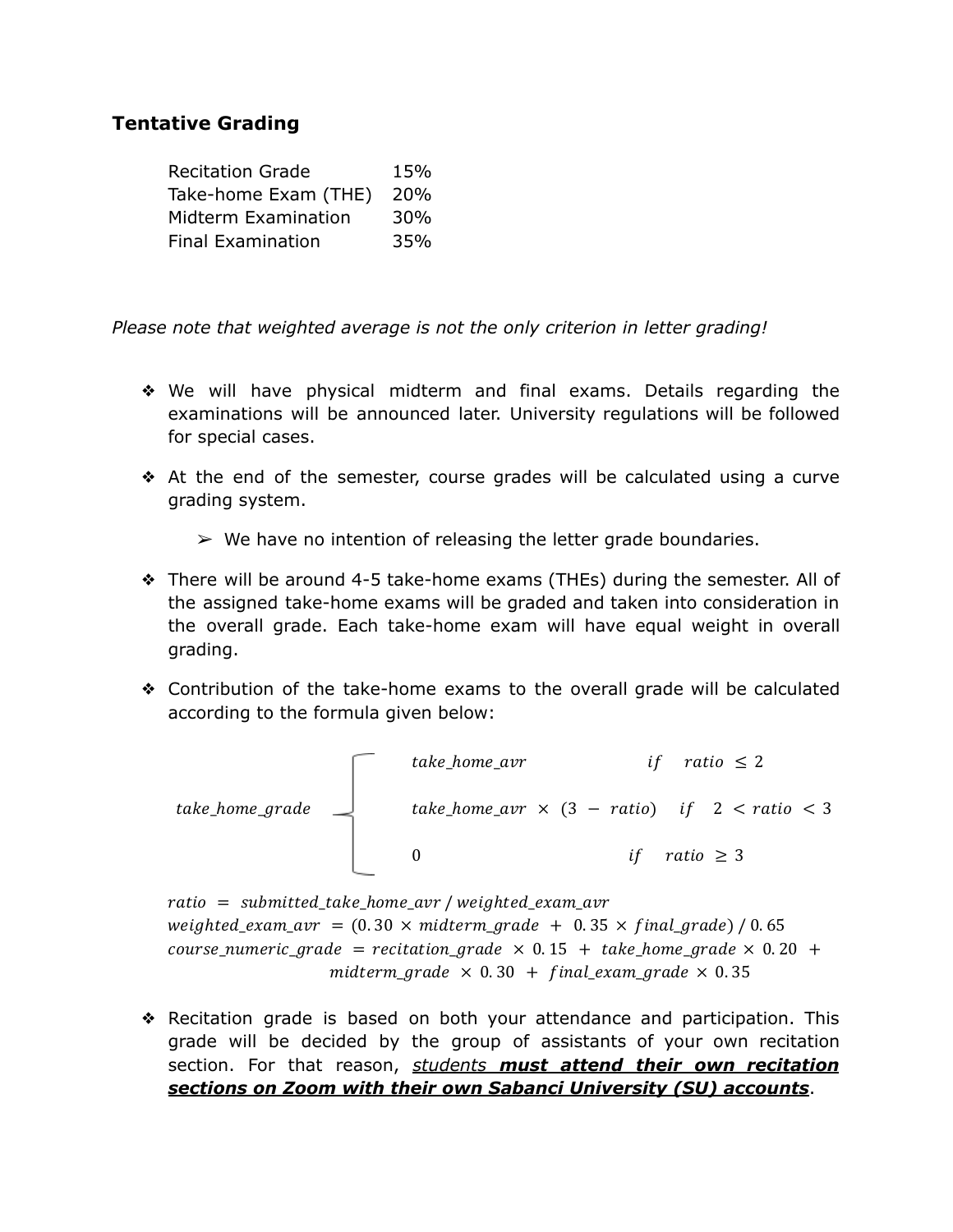- ❖ There won't be any make-up for take-home exams in any case, including medical health reports and official university activities.
- ❖ If you miss all of the take-home exams, midterm, and the final exam as well; then you will get an NA grade.
- ❖ If you miss one of the midterm/final examinations and if you do not take the make-up exam for that missing exam (check the make-up exam policy for details); then you will directly get an F grade.
- ❖ The instructor has the right to have an oral interview for any grading item given in the syllabus. Students who will have the oral interview may be selected randomly or according to a suspicious situation observed by TAs or the instructors. After having the oral interview, the grade obtained by the student may change in a positive or a negative way.

## **CodeRunner Feature of SUCourse+**

We apply an automated grading process on the take-home exams. You can use CodeRunner to check your expected grade, before submitting your take-home exam.

CodeRunner can be pretty busy and unresponsive during the last day of the submission. Thus, leaving the submission to the last minute is not a good idea.

CodeRunner and Sample Runs together give a good estimate of how correct your implementation is. However, we may test your programs with hidden test cases as well, but you will still be able to see your final grade before submitting your work.

Submit your take-home exam via SUCourse+ ONLY! Any other methods (paper, email, etc.) are not acceptable, either.

The internal clock of SUCourse+ might be a couple of minutes skewed, so make sure you do not leave the submission to the last minute. Do not forget that "*No successful submission on SUCourse+ on time = a grade of 0 directly for that take-home exam*."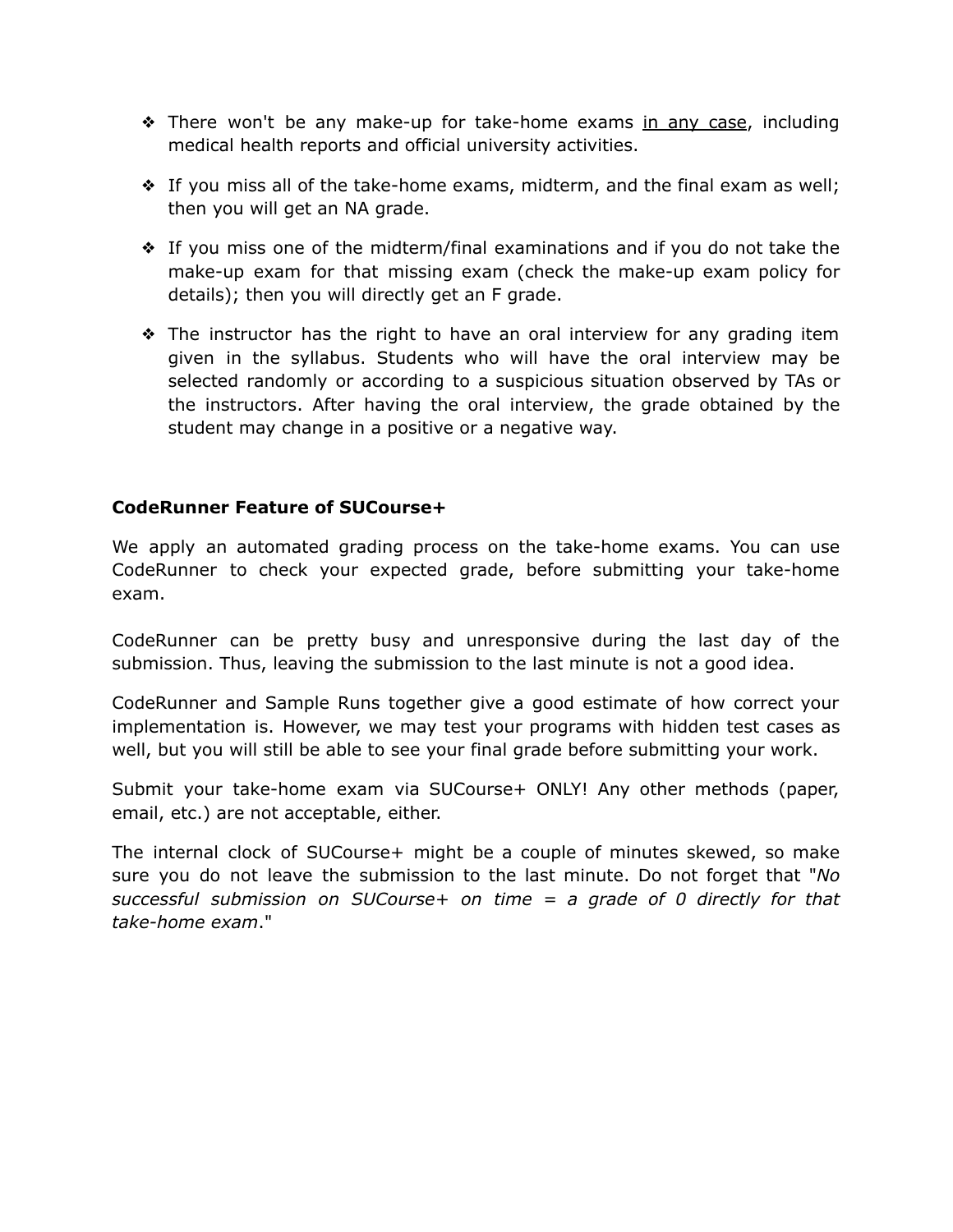#### **Make-up Policy**

No make-up is allowed for take-home exams (THEs). Students automatically get 0 (zero) from the respective THE grade if any of them is missed.

Make-up is only allowed for the midterm and final examinations to those with an official report and to those with an official permission notice from the university on the date of the exam in question. Students must submit their reports/notices to one of the instructors **before** the exam in question. The ones having other excuses should contact the instructors within the day of the exam to be missed and then the instructors will decide whether these students are allowed to take the make-up exam. Any excuses to be brought to the attention of the instructors after the exam will **not** be considered. **No exceptions to these rules**!

Dates and details of the make-up examinations will be announced later.

## *Make-up examinations will be written and oral*.

## **Exam/Submission Review Policy**

Students are allowed to object to their midterm and final examinations, as well as their take-home exams. Time interval for each objection will be announced together with the respective grade. Grade bargaining will absolutely not be tolerated.

# **Plagiarism Policy (Academic Integrity)**

Plagiarism means presenting someone else's work as yours. This is a very serious and ethical problem.

This part is prepared in order to explain the actions that yield to plagiarism, and the sanctions against it. Most of the actions and sanctions mentioned in this part will also be valid for CS201 and CS204 courses as well; but there might be small differences for the rules among these courses.

([http://people.sabanciuniv.edu/levi/cs204/policy\\_plagiarism.html\)](http://people.sabanciuniv.edu/levi/cs204/policy_plagiarism.html)

A plagiarized work may or may not be a verbatim copy of another submission. Verbatim copies are of course plagiarized ones. However, if a submission is derived from another one by partially changing some parts, this action is also plagiarism. A common fallacy is that the graders cannot catch a program that is developed by partially changing another program. Believe it or not, such programs are caught very easily by using some special software.

From the above paragraph, it should be clear that "similar" submissions might be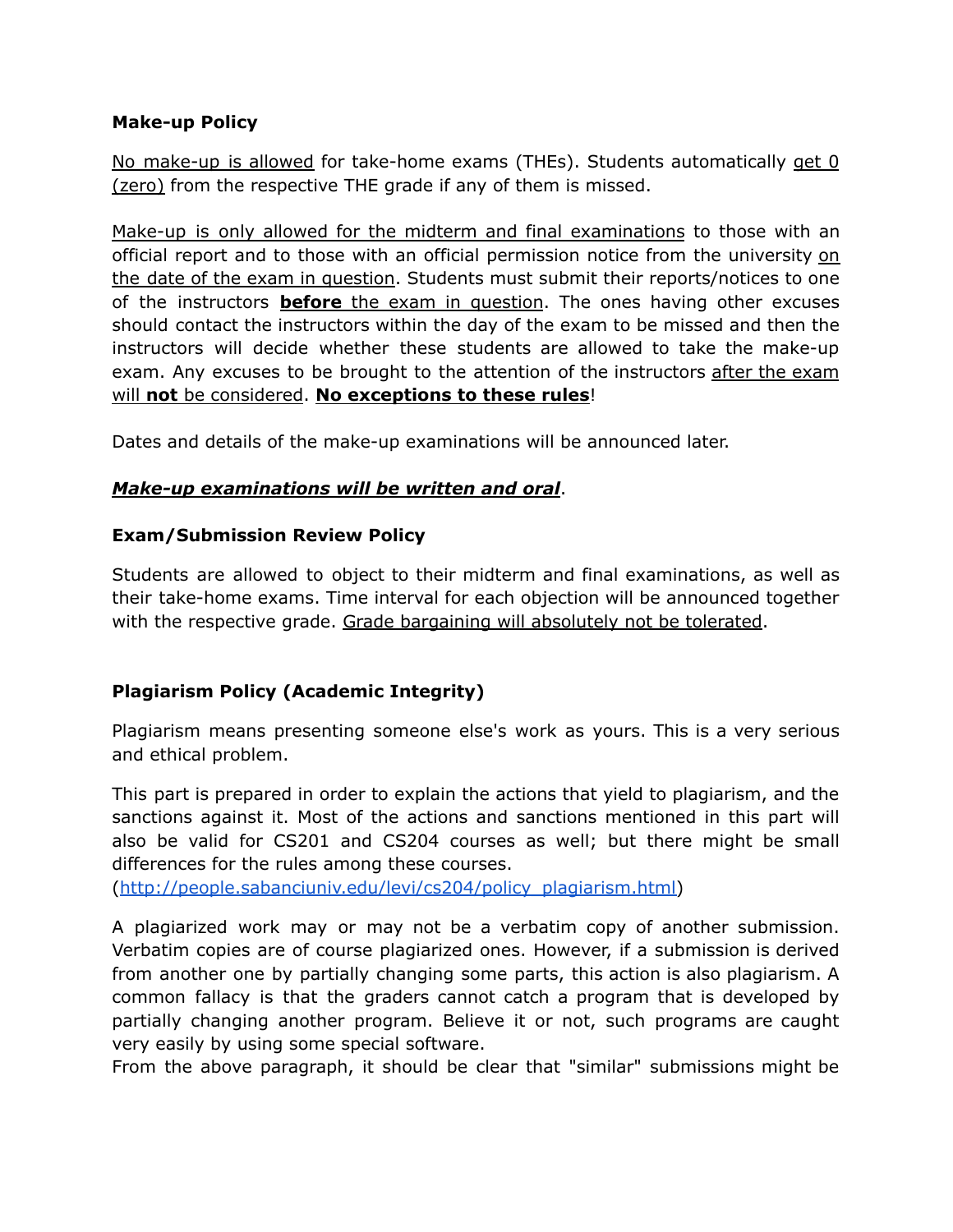treated as plagiarized ones. It is in your hands to avoid ending up with a "similar" submissions. Some precautions are as follows:

- Do not share your submission, wholly or partially.
- Do not discuss the crucial details of your submission with others.
- Keep any electronic/paper storage that includes your work in a secure place.
- Do not allow other people access your computer through sharing facilities and programs. Some cheaters use network scanners to search for computers with open shares and steal your data (happened in the past).
- Do not help or accept help that yields similar codes.
- Do not share your password.
- Do not enter your password in public computers (in the past, we have seen cases where the passwords and then the submission are stolen).
- Do not work on the submissions together.
- Do not have a friend make your submission.

**When a plagiarism case is detected, sanctions are applied to all parties regardless of the actual source of the submission. These sanctions are as follows:**

- **● For the midterm/final examinations,**
	- **○ students directly fail the course, even in the first offense.**
- **● For the take-home exams,**
	- **○ for the first time, all plagiarized submission owners receive 0 (zero),**
	- **○ the second time, the student fails the course automatically.**

Below you can find a preliminary classification of plagiarizers according to our experience:

■ Hard-workers and lazy friends: This is the most common method. In this case, the hard-worker student makes the submission and gives it to his/her lazy friend(s). **But do not forget both of them are punished.** You have to be able to say "NO", if one of your friends asks for your submission. Moreover, please do not get fooled with arguments such as "*I will just have a look at it in order to see the main idea. Then I will do it by myself*". Even if your friend really tries to do so, (s)he may not succeed to make a legitimate submission and may submit a plagiarized submission derived from yours (this happened several times in the past). Moreover, your friend may share your submission with some other people and these other people may derive plagiarized submission out of yours. Please do not forget that your friend who takes your submission has nothing to lose. When (s)he is punished, (s)he would just accept it, but you, as the actual person who spent time and effort, will also be punished. This is really a very bad experience (just imagine it and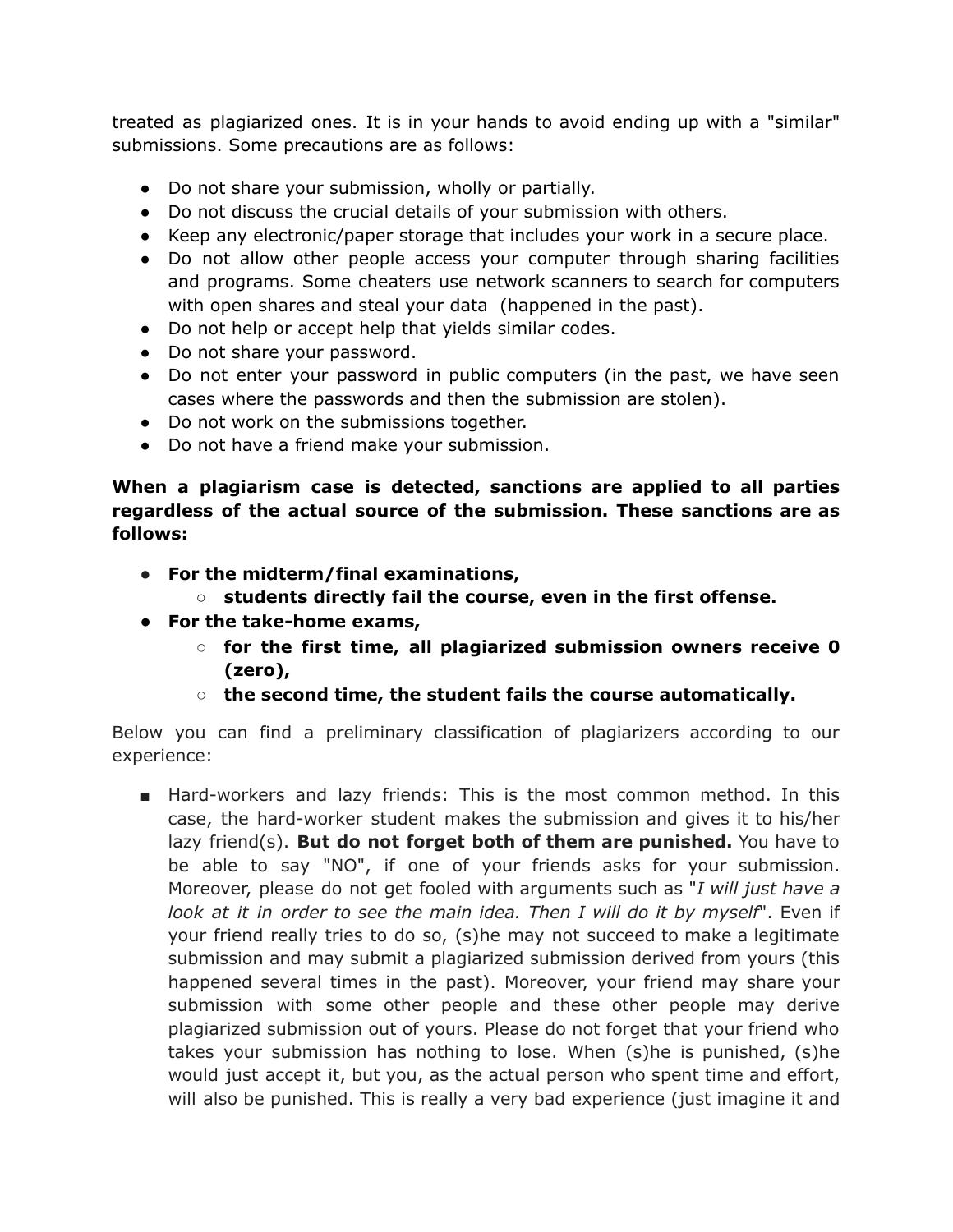you will see that it is really a very bad feeling). That is why **PLEASE DO NOT SHARE YOUR SUBMISSION**.

- Collaborators: More than one person makes the same submission with minor or major modifications. The common excuse for this category is "*we made the submission together*". In IF100, submissions are to be done personally. They are not group submissions. Another excuse is "*I applied the university motto: creating and developing together*". Our motto is a valid argument if and only if you can write all of the creators and developers' names on the final product (the submission in our case) and you can share all the benefits of that product. Since this is not possible in IF100, you cannot create and develop your submissions together.
- Deceived cheaters: This category includes people who pay other people to make their own submission. But the one who takes money makes the same submission for more than one person. So there are people that do not know each other but submit the same submission. Moreover, when we catch a student who pays or gets paid for such a submission trade, both parties are directly reported for an immediate disciplinary investigation. In this respect, we are in collaboration with freelancer sites, at which programmers are looking for jobs. We are immediately informed when our submission appears at these sites. These activities are both against the law and against university disciplinary regulations. All people involved in these activities (both the ones looking for freelancers and/or programmers to have a submission done and the ones who contact submission traders) will both be directly reported to the disciplinary committee and to the prosecutor's office.
- Forgetters: The ones who forget their submissions in public places. "*I forgot it someplace and X took it*" is not a valid argument. You are responsible for keeping your submission in a secure place. From the discussion above, it should be clear that even if you are not aware that your program files are taken by some other people, you still are responsible and subject to sanctions. Otherwise, the argument of "*I do not know how my files are taken*" is put forward by everybody and we cannot overcome the problem of plagiarism. Moreover, we, as the IF100 instructional team, do not have the right of investigating the actual source and the distribution mechanism of the submission in order to reach a guilty/not-guilty verdict. This is a legal problem. Therefore, in case of a situation where your submission files are taken without your consent, you have the right to report these other people to the dean's office for a disciplinary investigation. After this investigation, if you are proven to be innocent and the other people get some disciplinary penalties, then your grade will be given back. However, without your formal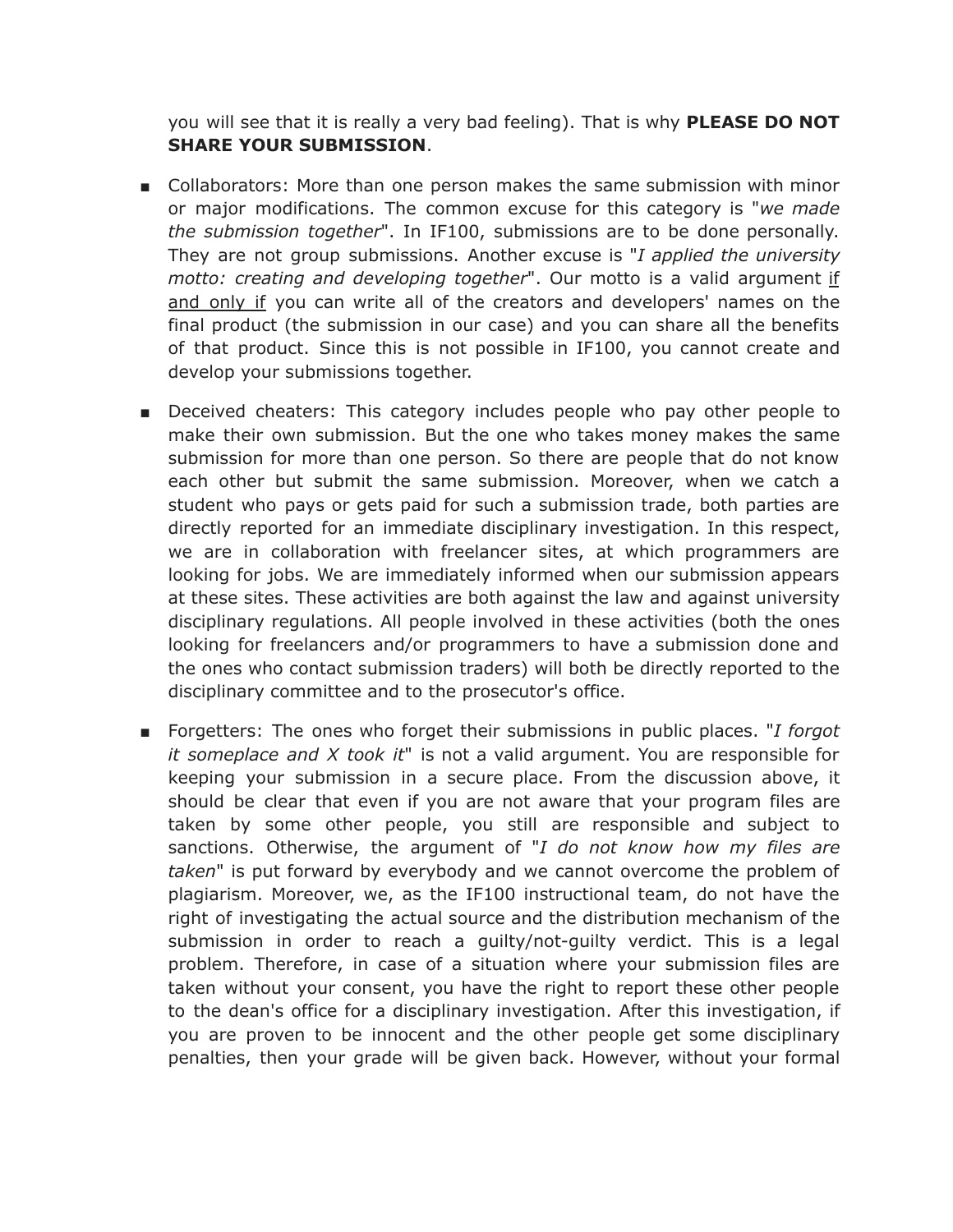written complaint to the dean's office and a disciplinary investigation, no grades can change.

- Open computer sharers: Some people willingly/unwillingly open some part of their computers' disk or cloud accounts to the shared environment probably for multimedia exchange. However, if you are not careful and experienced enough, you may end up with a situation where your submission files are also in open share. This way, some other people may steal your submission files. Such incidents happened in the past. Thus, please do not open your computers' share. Our policy is the same as the previous bullet in case your submission is stolen in this way.
- Password sharers: Passwords are personal information. Even if you share it with your best friend, your private data is no longer secure. Moreover, passwords entered in public computers can be stolen. Thus, please enter your password only on your own computer. Our policy is the same as above, if your password, and then your submission is stolen in this way.

By this policy, we are not aiming to stop any kind of correspondence and cooperation among the classmates. Of course, the students will talk about their submission and discuss some solutions. However, the students should know where to stop these discussions. In that respect, there is a thin line between plagiarism and cooperation. And unfortunately it is not possible to quantify this line. So when you start cooperation, you are taking a risk of being treated as a plagiarizer. Please keep this in mind and do not get into the forbidden area.

It is the student's responsibility to ensure that (s)he completely understands any material that (s)he submits and that (s)he is actively engaged in the production of the solution. The instructors and TAs of this course reserve the right to ask the students to explain the reasoning behind their work without the presence of any collaborators. Students should know that the *written submitted work is not the only material that will be graded*. The instructors or TAs might **request a viva** (oral exam), and **grade it instead of the written submitted work**.

Additionally, cases of plagiarism will be directly referred to the Dean's Office for disciplinary action. This course does not tolerate any breach of academic integrity (more info on [https://www.sabanciuniv.edu/en/academic-integrity-statement\)](https://www.sabanciuniv.edu/en/academic-integrity-statement).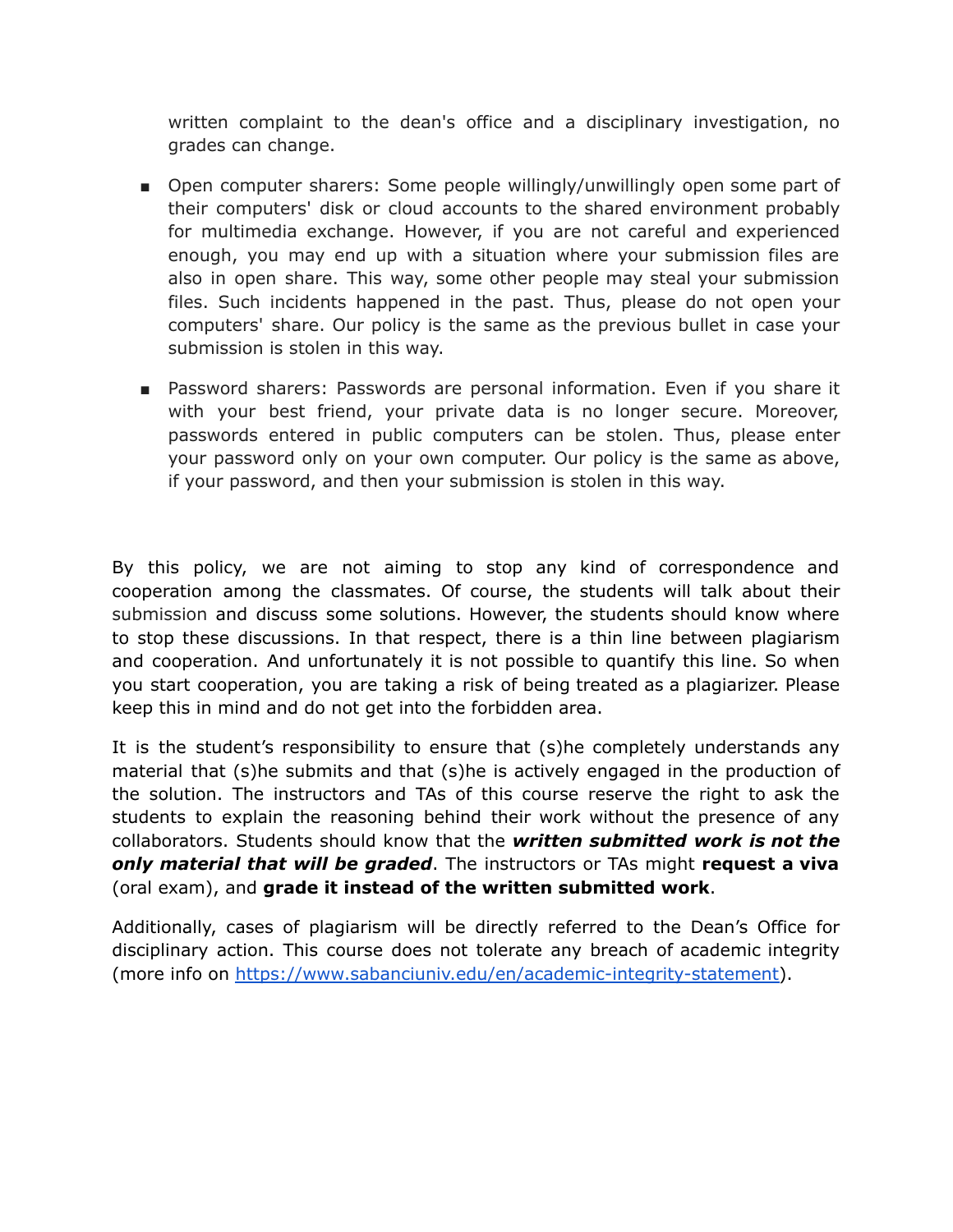#### **Special Note from the Instructors:**

Please don't think that this policy has been written under the classical instructor's thought of "*No students can fool us*". We can assure you that when a student cheats or submit a plagiarized take-home exam, we do not feel anything personally. We are just trying to behave fairly in a crowded course. When a student plagiarizes, (s)he may obtain some points that (s)he does not deserve. In this way, (s)he may unfairly pass some other (honest) students in the overall grade list. This may affect the letter grade of these honest students in a negative way. Our only concern is to prevent this kind of unfair earnings and loss of rights. In other words, we are trying to protect honest students. Thank you in advance for your cooperation.

## **Additional Notes**

Students are responsible for every announcement made in lecture/SUCourse+ or sent via email. Students are expected to check their Sabanci [University](https://mymail.sabanciuniv.edu) mail [inboxes](https://mymail.sabanciuniv.edu) regularly as important announcements will be sent to them via email. Not attending the class, not following SUCourse, not checking emails regularly is not an excuse, in case they miss something.

# **Tentative Course Outline**

Introduction & Motivation We will introduce the course to students and talk about our motivations. The reason behind this course being a university course (not for only CS students, but everyone) will be discussed and the importance of this course will be emphasized. Also, general idea of computational thinking will be covered and some examples from different disciplines are provided.

From Puzzles to Real World Problems Computational thinking includes 4 important concepts: (i) decomposition, (ii) pattern recognition, (iii) abstraction, and (iv) algorithm design. We will explain these concepts in detail. It is very important to understand the features of each aspect and their roles in solving a problem computationally. Several examples will be provided for these aspects, from different disciplines and daily life.

Developing Algorithms We will talk about designing algorithms in real problems. Writing pseudocodes and designing flowcharts will be covered. This way, components of Computational Thinking will be practiced with the examples without any coding. Additionally, Python will be mentioned for the first time to be used in the following weeks. We will be using Python to realize each one of the aspects of computational thinking separately in different topics.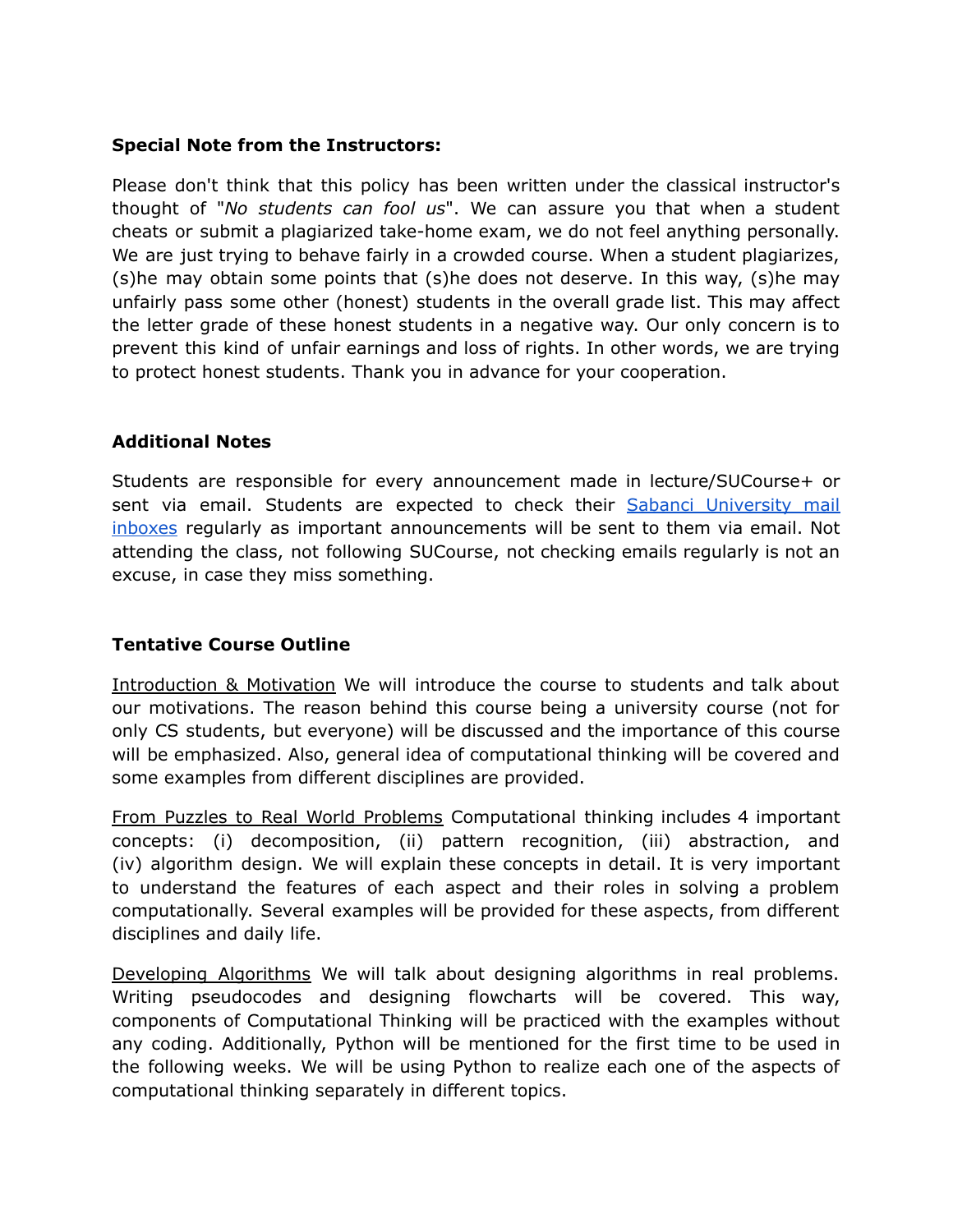Let the Coding Begin We will introduce the first Python program to the students. Syntax, variables, operators, standard input/outputs, basic problems with simple calculations, strings and lists will be covered. Besides, we will discuss using different libraries, especially for graph drawing purposes.

To Be or Not To Be: Making Decisions Some problems can be solved with basic operators and calculations, however some problems need decision making. Decision making is required when we want to execute a code only if a certain condition is satisfied, which is examined through Boolean expressions. Students will learn to determine which action to take and which statements to execute depending on the outcome. Decision making is a crucial point of "Algorithm Design", thus various examples from different disciplines will be covered.

String Like a Bee Strings and lists are amongst the most popular types in Python. We will discuss using some of Python's built-in methods in order to be able to manipulate sequences. It will be good practice for the "Abstraction" aspect of computational thinking.

The Copying Game In general, statements are executed sequentially. However, some statements may be executed depending on a decision, and there may also be a situation when a block of code needs to be executed several times. A loop statement allows us to execute a statement or group of statements multiple times. Loops are also a crucial point of "Algorithm Design", thus various examples from different disciplines will be covered.

Civilization with Modularity A function is a block of organized, reusable code that is used to perform a single, related action. Functions provide better modularity for our applications and a high degree of code reuse. In this week, students will learn to implement their own "user-defined" functions. Functions will be a good practice for decomposition and abstraction aspects of computational thinking. Additionally, we will discuss the scope of the defined and referred variables.

Let's Get Organized The most basic data structure in Python is the sequence. Each element of a sequence is assigned a number - its position or index. There are certain things you can do with all sequence types. These operations include indexing, slicing, adding, multiplying, and checking for membership. Some built-in functions of lists as finding the length of a sequence or finding its largest /smallest elements will also be covered. Additionally, tuples and its differences will be mentioned. Besides, Python dictionary is a container of the unordered set of objects. It is aimed to show the role of dictionaries in specific problems. Data structures have an important role for the abstraction of problems, thus should be emphasized under Computational Thinking approaches.